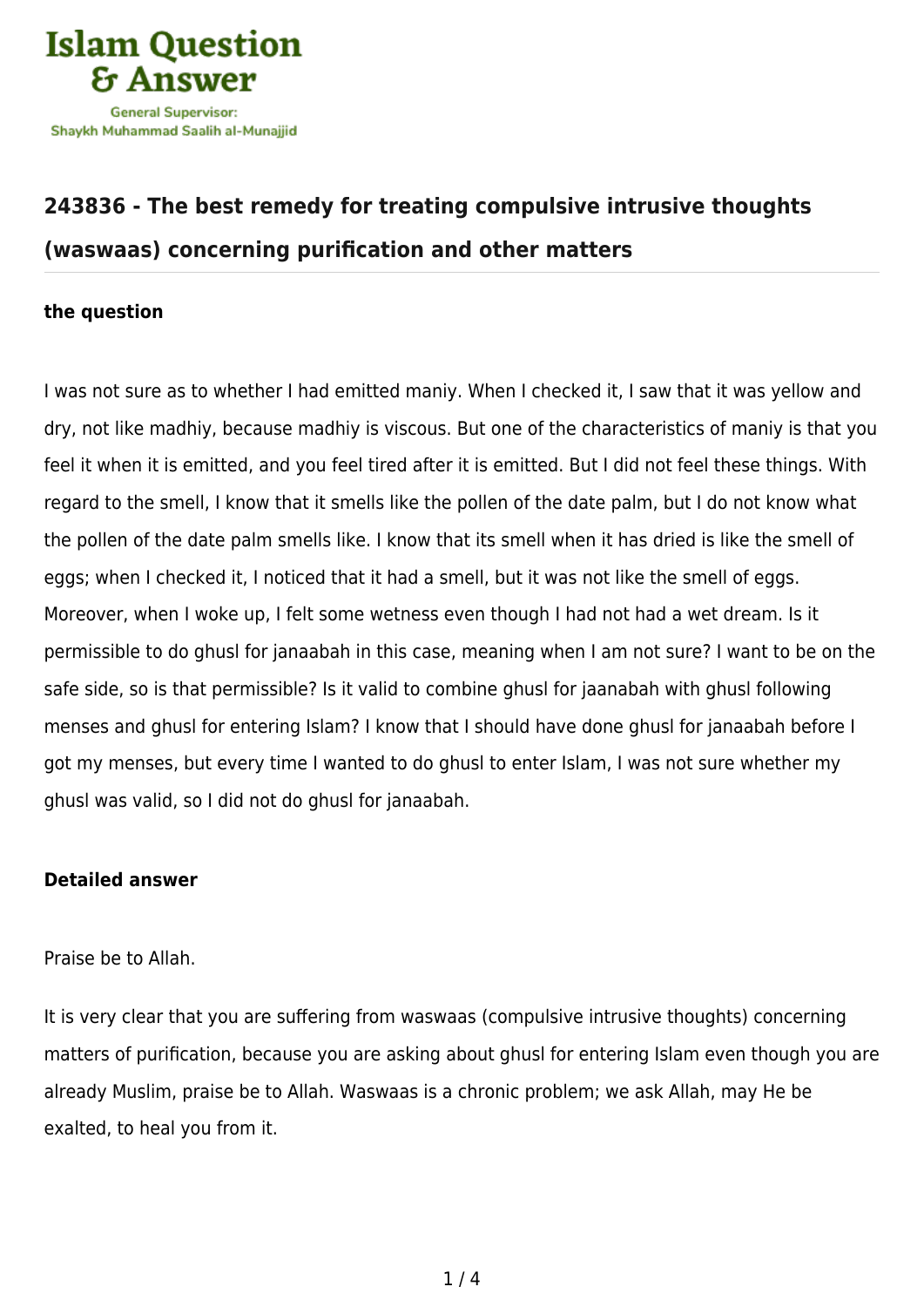

Al-'Allaamah Ibn Hajar al-Haytami was asked about the disease of waswasah: is there any remedy for it? He replied: There is an effective remedy for it, which is to ignore it altogether.

If one is uncertain and has doubts about something, then if he does not pay any attention to it, the state of uncertainty will not continue; rather it will disappear, as some fortunate people have experienced. But for the one who pays attention to his uncertainty and doubt and acts upon it, it will continue to get worse until it drives him crazy and even worse than that, as we have seen in the case of many people who suffered from that and paid attention to it and to the devil who causes it, concerning whom the Prophet (blessings and peace of Allah be upon him) warned us when he said: "Beware of the one who causes waswaas regarding wudoo' and ghusl, who is called al-walhaan [the one who causes waste], because of what that leads to of wasting time and going to extremes in washing." There is a report in as-Saheehayn which supports what I have mentioned, which is that the one who suffers from waswasah should seek refuge with Allah and stop these thoughts.

Think about this effective remedy which was taught to his ummah by the one who did not speak on the basis of his own whims and desires, and understand that the one who is deprived of this remedy is deprived of much good. For waswasah comes from the Shaytaan, according to scholarly consensus, and the only aim of the accursed one is to cause the believer to fall into confusion and misguidance, make his life miserable, and cause him distress and frustration to the point that he causes him to leave Islam, without him realizing that the Shaytaan is an enemy to us, so we should take him as an enemy.

## End quote from al-Fataawa al-Fiqhiyyah al-Kubra (1/149).

You should understand that experiencing compulsive intrusive thoughts (waswasah) is a sickness like any other sickness, and it has a well-known remedy, and may also be treated with behavioural therapy. We think that combining the two types of remedy is most beneficial for the one who is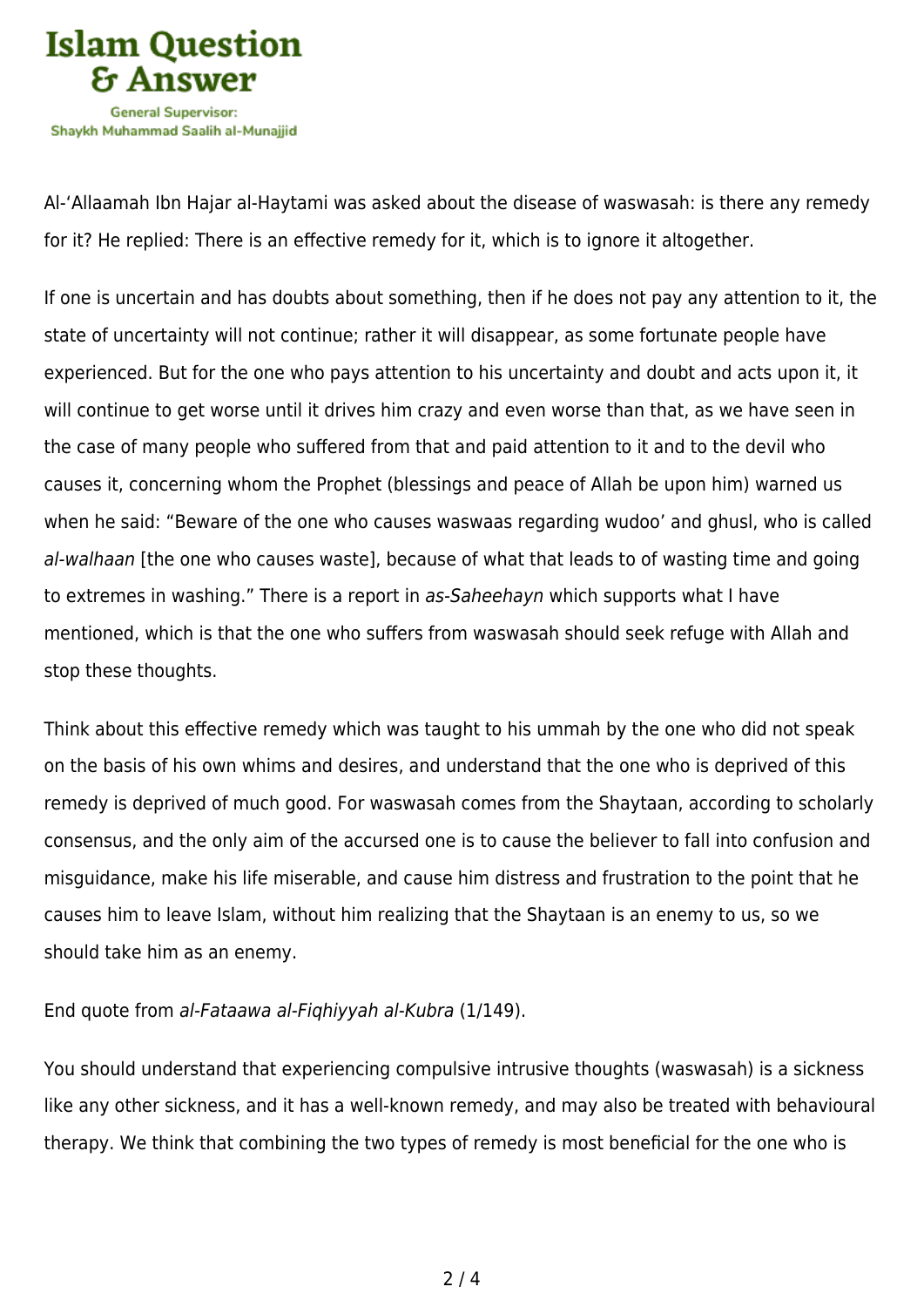

sick, and is most likely to bring about healing. So if you consult a doctor who specializes in mental illness, that will be beneficial for you, by Allah's leave.

We have explained previously that waswaas [intrusive thoughts; whispers from the Shaytaan] may be dispelled by seeking refuge with Allah and stopping those thoughts. See that in the answer to question no. [20159](https://islamqa.com/en/answers/20159) .

With regard to your uncertainty as to whether you were awake when the maniy was emitted, that does not mean that you must do ghusl, because uncertainty does not mean anything.

As for the one who wakes up from sleep and notices wetness on his garment, one of three scenarios must apply, as has been explained previously in the answer to question no. [22705](https://islamqa.com/en/answers/22705) .

We do not think that you should do ghusl in this case on the grounds of erring on the side of caution or being on the safe side, because erring on the side of caution is only prescribed for the one who is not affected by waswaas [intrusive thought]. As for the one who is affected by waswaas, if he does something to be on the safe side, that will lead to exacerbation of the waswaas and will cause a great deal of trouble for him; in fact it might lead to a great deal of mischief and trouble, as is well known in the case of those who are affected by waswaas. We ask Allah to keep us safe and sound.

Combining the intentions of doing ghusl for janaabah and ghusl to purify oneself following menses is permissible. Ibn Qudaamah said in al-Mughni (1/162): If there are two reasons that make ghusl obligatory, such as menses and janaabah, or if the "two circumcised parts" met and ejaculation occurred, and the individual intends both when purifying himself, it is valid for both. This was stated by most of the scholars, including 'Ata', Abu'z-Zinnaad, Rabee'ah, Maalik, ash-Shaafa'i, Ishaaq and ashaab ar-ra'y. End quote.

With regard to ghusl for entering Islam, it is not prescribed in your case at all, because you - by